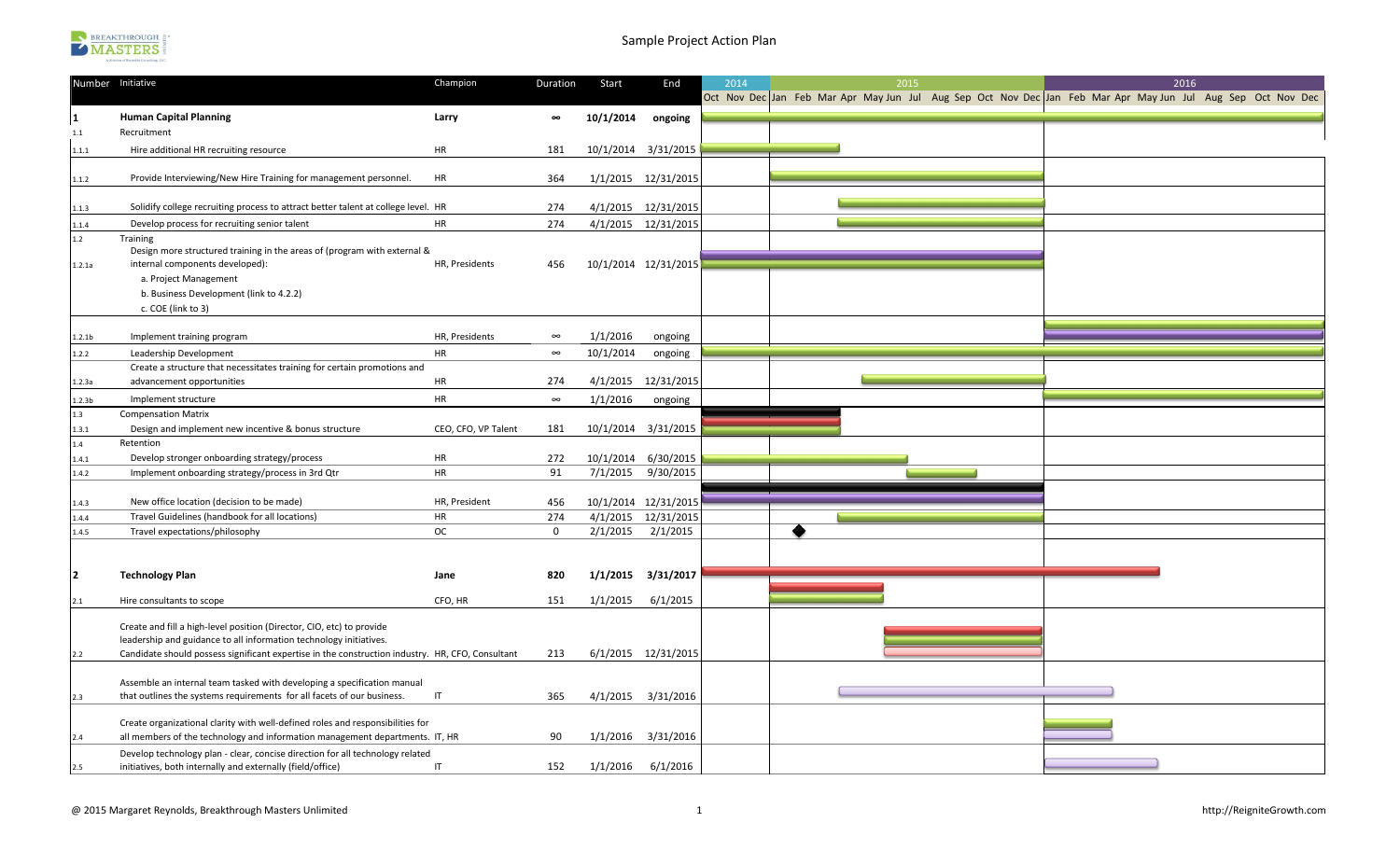

|        | Number Initiative                                                                                                 | Champion                                   | Duration | Start                | End                                        | 2014 | 2015 |  | 2016                                                                                                        |  |  |
|--------|-------------------------------------------------------------------------------------------------------------------|--------------------------------------------|----------|----------------------|--------------------------------------------|------|------|--|-------------------------------------------------------------------------------------------------------------|--|--|
|        |                                                                                                                   |                                            |          |                      |                                            |      |      |  | Oct Nov Dec Jan Feb Mar Apr May Jun Jul Aug Sep Oct Nov Dec Jan Feb Mar Apr May Jun Jul Aug Sep Oct Nov Dec |  |  |
|        |                                                                                                                   |                                            |          |                      |                                            |      |      |  |                                                                                                             |  |  |
|        | Led by the new technology person and utilizing the internal team, begin                                           |                                            |          |                      |                                            |      |      |  |                                                                                                             |  |  |
|        | the research necessary to identify if there are any on-shelf systems that are                                     |                                            |          |                      |                                            |      |      |  |                                                                                                             |  |  |
| 2.6    | available to meet our needs.                                                                                      | IT, Internal Team                          | 152      | 1/1/2016             | 6/1/2016                                   |      |      |  |                                                                                                             |  |  |
| 2.7    | Select (type), purchase (create), train and implement new system                                                  | $\mathsf{I}\mathsf{T}$                     | 303      | 6/1/2016             | 3/31/2017                                  |      |      |  |                                                                                                             |  |  |
|        |                                                                                                                   |                                            |          |                      |                                            |      |      |  |                                                                                                             |  |  |
|        |                                                                                                                   |                                            |          |                      |                                            |      |      |  |                                                                                                             |  |  |
|        | Acquisition Strategy (Captures process and timing, dates may vary                                                 |                                            |          |                      |                                            |      |      |  |                                                                                                             |  |  |
| 3      | & repeat for each acq.)                                                                                           | Jane                                       | 822      |                      | 10/1/2014 12/31/2016                       |      |      |  |                                                                                                             |  |  |
| 3.1    | Hire investment banking firm to assist in this effort                                                             | CEO, CFO                                   |          |                      | Complete                                   |      |      |  |                                                                                                             |  |  |
|        |                                                                                                                   |                                            |          |                      |                                            |      |      |  |                                                                                                             |  |  |
| 3.2    | Define criteria for investment firm - size, culture, management, market<br>Have investment firm search the market | CEO, CFO<br>Consultant                     |          |                      | Complete                                   |      |      |  |                                                                                                             |  |  |
| 3.3    |                                                                                                                   |                                            | 456      | 10/1/2014 12/31/2015 |                                            |      |      |  |                                                                                                             |  |  |
| 3.4    | High level CEO to CEO discussion with possible candidates                                                         | CEO                                        | 181      | 12/31/2014 6/30/2015 |                                            |      |      |  |                                                                                                             |  |  |
|        |                                                                                                                   |                                            |          |                      |                                            |      |      |  |                                                                                                             |  |  |
| 3.5    | Non disclosure agreements                                                                                         | CEO, Legal                                 | 92       |                      | 6/30/2015 9/30/2015                        |      |      |  |                                                                                                             |  |  |
| 3.6    | Financials/modeling/valuation                                                                                     | CFO, Consultant                            | 92       |                      | 6/30/2015 9/30/2015                        |      |      |  |                                                                                                             |  |  |
|        |                                                                                                                   |                                            |          |                      |                                            |      |      |  |                                                                                                             |  |  |
| 3.7    | Letter of Intent                                                                                                  | Consultant, CEO                            | 92       | 6/30/2015 9/30/2015  |                                            |      |      |  |                                                                                                             |  |  |
| 3.8    | Due diligence process:                                                                                            |                                            |          |                      |                                            |      |      |  |                                                                                                             |  |  |
|        |                                                                                                                   |                                            |          |                      |                                            |      |      |  |                                                                                                             |  |  |
| 3.8.1  | Market/ Industry analysis                                                                                         | Consultant, Presidents                     | 92       | 6/30/2015 9/30/2015  |                                            |      |      |  |                                                                                                             |  |  |
|        |                                                                                                                   |                                            |          |                      |                                            |      |      |  |                                                                                                             |  |  |
| 3.8.2  | Customer attractiveness                                                                                           | Consultant, Presidents<br><b>VP Talent</b> | 92<br>92 |                      | 6/30/2015 9/30/2015<br>6/30/2015 9/30/2015 |      |      |  |                                                                                                             |  |  |
| 3.8.3  | People/management/human resources<br>Insurance                                                                    | Consultant                                 | 92       |                      | 6/30/2015 9/30/2015                        |      |      |  |                                                                                                             |  |  |
| 3.8.4  |                                                                                                                   |                                            | 92       |                      | 6/30/2015 9/30/2015                        |      |      |  |                                                                                                             |  |  |
| 3.8.5  | Legal                                                                                                             | Legal                                      | 92       |                      | 6/30/2015 9/30/2015                        |      |      |  |                                                                                                             |  |  |
| 3.8.6  | Operations:<br>Facilities                                                                                         | Presidents,                                |          |                      |                                            |      |      |  |                                                                                                             |  |  |
|        | Estimating                                                                                                        | Operations                                 |          |                      |                                            |      |      |  |                                                                                                             |  |  |
|        | Project management                                                                                                |                                            |          |                      |                                            |      |      |  |                                                                                                             |  |  |
|        | Systems and processes                                                                                             |                                            |          |                      |                                            |      |      |  |                                                                                                             |  |  |
|        |                                                                                                                   | Consultant, Safety                         |          |                      |                                            |      |      |  |                                                                                                             |  |  |
| 3.8.7  | Safety                                                                                                            | Director                                   | 92       |                      | 6/30/2015 9/30/2015                        |      |      |  |                                                                                                             |  |  |
| 3.8.8  | IT                                                                                                                | $\mathsf{I}$                               | 92       |                      | 6/30/2015 9/30/2015                        |      |      |  |                                                                                                             |  |  |
|        |                                                                                                                   |                                            |          |                      |                                            |      |      |  |                                                                                                             |  |  |
| 3.8.9  | Accounting/financial/taxes                                                                                        | CEO, Consultants                           | 92       |                      | 6/30/2015 9/30/2015                        |      |      |  |                                                                                                             |  |  |
| 3.8.10 | Trustee/ ESOP valuator involvement (depending on size)                                                            | Consultants                                | 92       |                      | 9/30/2015 12/31/2015                       |      |      |  |                                                                                                             |  |  |
| 3.8.11 | <b>BOD</b> approval                                                                                               | Board                                      | 92       |                      | 9/30/2015 12/31/2015                       |      |      |  |                                                                                                             |  |  |
|        | Financing                                                                                                         | Consultant, CFO                            | 92       |                      | 9/30/2015 12/31/2015                       |      |      |  |                                                                                                             |  |  |
| 3.9    |                                                                                                                   |                                            |          |                      |                                            |      |      |  |                                                                                                             |  |  |
| 3.10   | Legal                                                                                                             | Consultant, Legal                          | 92       |                      | 9/30/2015 12/31/2015                       |      |      |  |                                                                                                             |  |  |
|        |                                                                                                                   |                                            |          |                      |                                            |      |      |  |                                                                                                             |  |  |
| 3.11   | Closing                                                                                                           | Consultant, CEO                            | 92       |                      | 9/30/2015 12/31/2015                       |      |      |  |                                                                                                             |  |  |
|        |                                                                                                                   |                                            |          |                      |                                            |      |      |  |                                                                                                             |  |  |